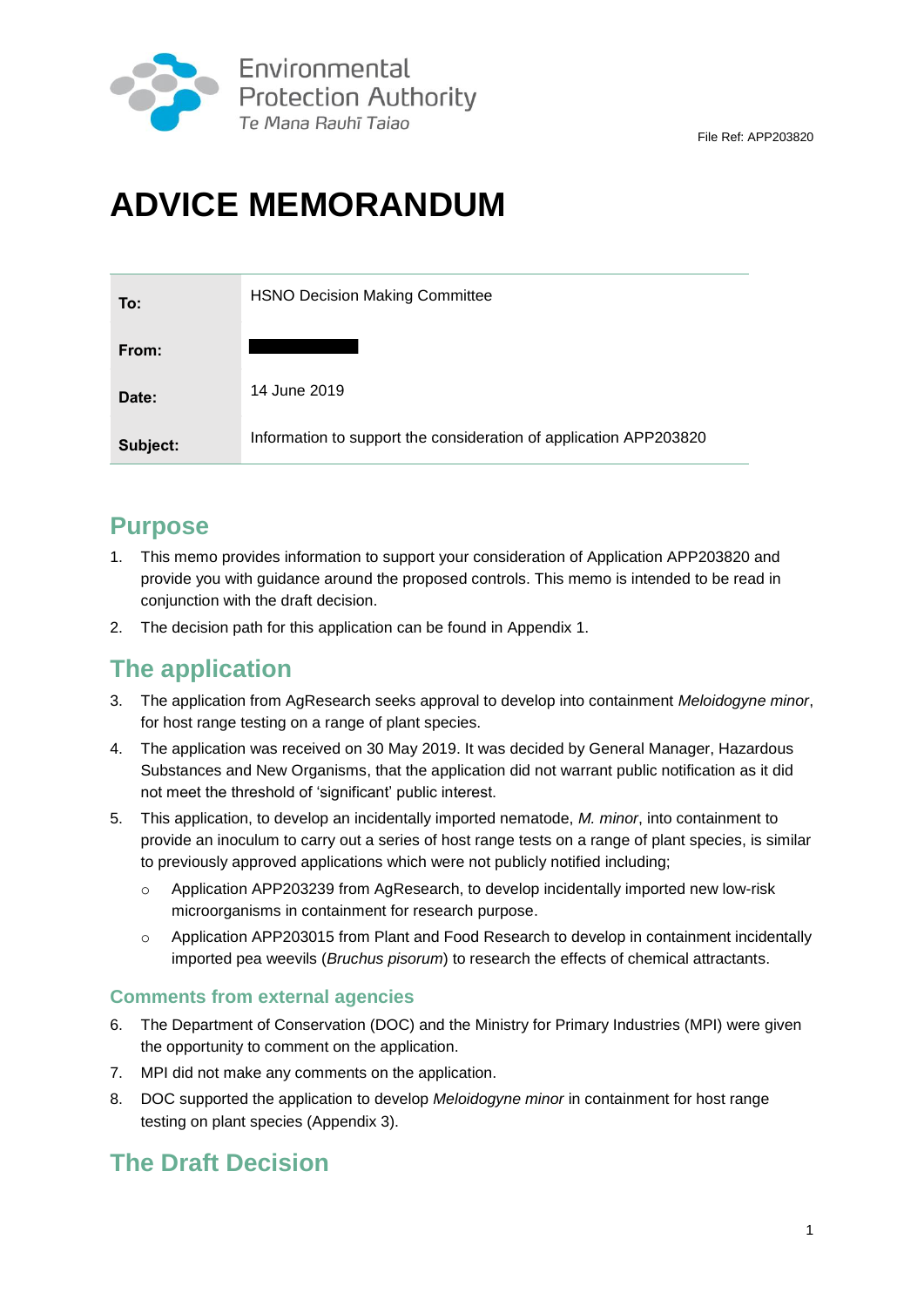- 9. We evaluated this application as being relatively low risk and straightforward, therefore elected to prepare a draft decision and this memo to support your consideration, in place of a full Staff Advice report.
- 10. The draft decision is just that, a draft. Alterations, inclusions and/or deletions to the content may well be appropriate or necessary following your consideration of the application

## **Organism description**

- 11. *Meloidogyne minor* is a plant-parasitic nematode from the Family Meloidogynidae. The species has sexual dimorphism, with smaller immobile pear-shaped females (332–534 μm long, 199–363 μm wide) and mobile vermiform males (818–1689 μm long and 25–52 μm in diameter). It has four juvenile stages (J1-J4).
- 12. It reproduces by facultative meiotic<sup>1</sup> parthenogenesis<sup>2</sup> without mating, therefore, a single secondstage juvenile can start a new population. The female can lay 100- 500 eggs during its threemonth life span. The eggs are contained in a gelatinous mass five to six times bigger than the female and remain attached to the posterior of the female within plant roots or tubers. Newly hatched juveniles (J2) are vermiform and mobile in soil.
- 13. J2 is the infective stage of *M. minor* when juveniles will either reinvade the same host plants as their parents or migrate to find a new host where they will become sedentary. Once inside the plant, they transform plant cells into giant cells that they will use as a sole source of nutrition. In England, a second peak of juvenile abundance is observed in autumn, which suggests that *M. minor* has more than one generation per year.
- 14. The nematode's feeding site creates massive galls that adversely affect root growth, absorption of water as well as nutrients by the plant. The organism is temperature driven, with an optimum development between 20°C and 25°C, where it can complete its life cycle in 35-42 days.
- 15. The species was first isolated in 2004 from potato roots then described from tomato in the Netherlands. It has since been reported in many countries in Europe, North and South America. *Meloidogyne* species can occur on a wide range of soil types but *M. minor* seems to be mainly observed in association with sandy soils.
- 16. *Meloidogyne minor* can infest a wide range of grasses, broadleaved weeds and crops such as creeping bentgrass (*Agrostis stolonifera*), perennial ryegrass (*Lolium perenne*), clover (*Trifolium sp.*), and potato (*Solanum tuberosum*). Under experimental conditions, it was also found able to reproduce on a large variety of plant species (carrot, alfalfa, Italian ryegrass, lettuce, oat, etc.). The root-knot nematode is an emerging pest species that can cause severe damage to agricultural production, leading to economic losses.
- 17. In 2014, it was isolated for the first time in New Zealand from perennial ryegrass growing in Hagley Oval in Christchurch. Like many other plant parasitic nematodes, the presence of *M. minor* on sports fields is characterised by the appearance of yellow patches in early summer that persists until autumn. The patches appear in different places each season.
- 18. *Meloidogyne minor* is morphologically similar to indigenous Meloidogyne species such as *M. fallax* and *M. naasi*. However, molecular phylogenetic tests have shown that the New Zealand species is the same species as *M. minor* found overseas.

<sup>1</sup> The process of cell division in sexually reproducing organisms that reduces the number of chromosomes from diploid to haploid, as in the production of gametes.

<sup>&</sup>lt;sup>2</sup> A form of reproduction in which an unfertilized egg develops into a new individual, occurring commonly among insects and certain other arthropods.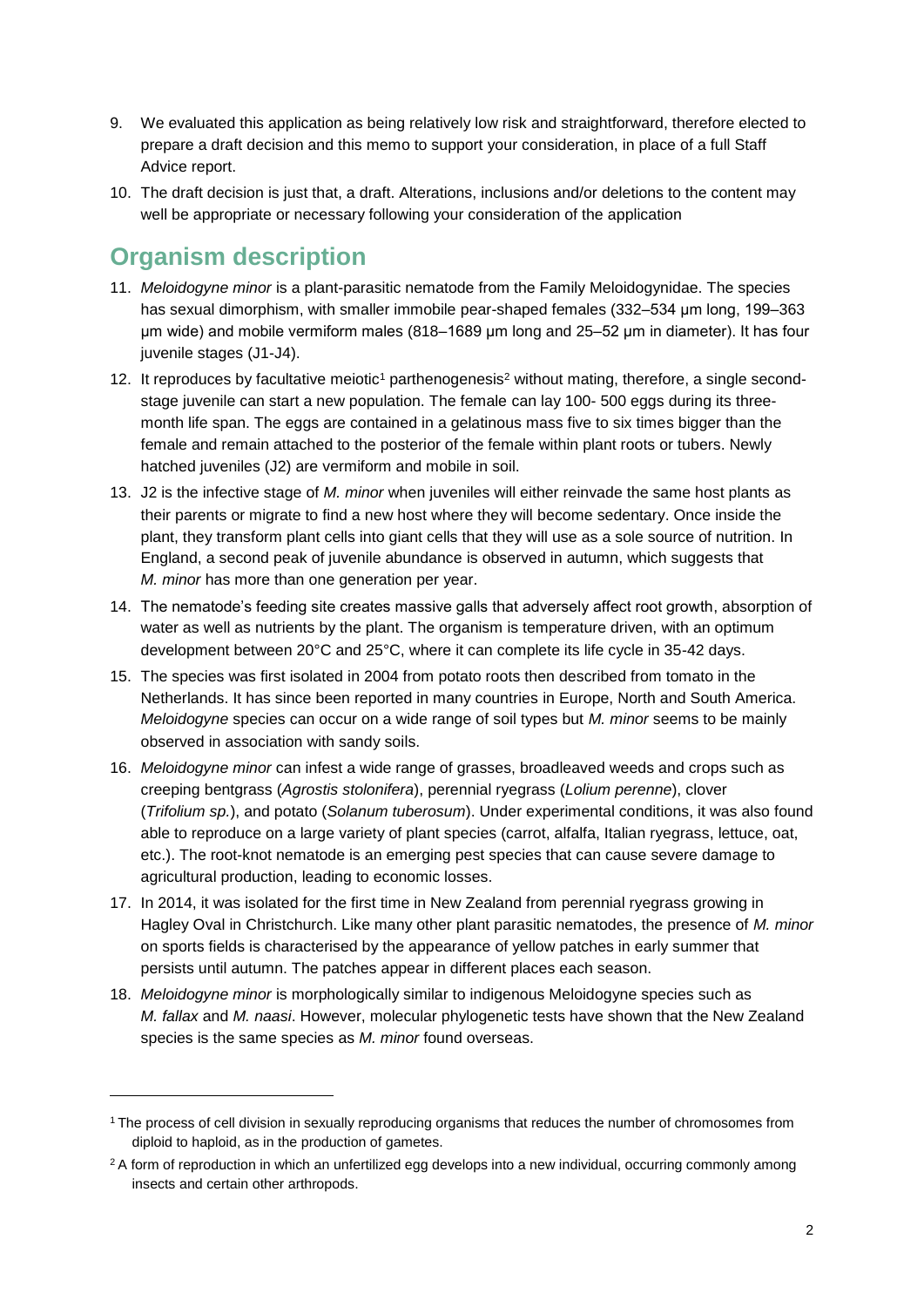## **Proposed controls**

- 19. Section 45(2) of the HSNO Act specifies that an approval must include controls that provide for the matters specified in Schedule 3, and may include controls that provide for any other matters that give effect to the purpose of the Act.
- 20. The proposed controls are set out in Appendix 1 of the draft Decision. The proposed controls are primarily outcome focused, specifying outcomes that must be achieved, rather than prescribing a set method by which the outcome must be achieved. This enables the approval user to update their containment measures (design, construction, and management of the facility) to reflect best practice and any new information about the biology of the organism being contained.
- 21. Appendix 2 sets out the proposed controls against the matters specified in Part 2 of Schedule 3 (*Matters to be addressed by containment controls for new organisms excluding genetically modified organisms*).
- 22. In addition to those controls addressing the matters in Schedule 3, it is proposed that **controls 3** and **4** be imposed. **Control 3** requires that the approval user document the technical and operational policies and procedures that they will implement to meet the controls and the quality control measures they will use to ensure those policies and procedures are effective in achieving the outcomes set out in the controls (i.e. containment of *Meloidogyne minor*). **Control 4** requires that the containment facility where *M. minor* is held be operated in compliance with the documentation specified in **control 3**.

### **Risks and benefits**

23. We consider that the risks associated with having *Meloidogyne minor* in containment (identified in the decision) are not significant. In addition, the benefits of having *M. minor* in containment are likely to occur and are potentially significant.

## **Conclusion**

- 24. There are no issues we would like to bring to the attention of the Committee.
- 25. We recommend that this application meets the requirements of section 45, and therefore can be approved, subject to the controls set out in Appendix 1 of the decision.



17/06/2019

**Date**

**Advisor, New Organisms**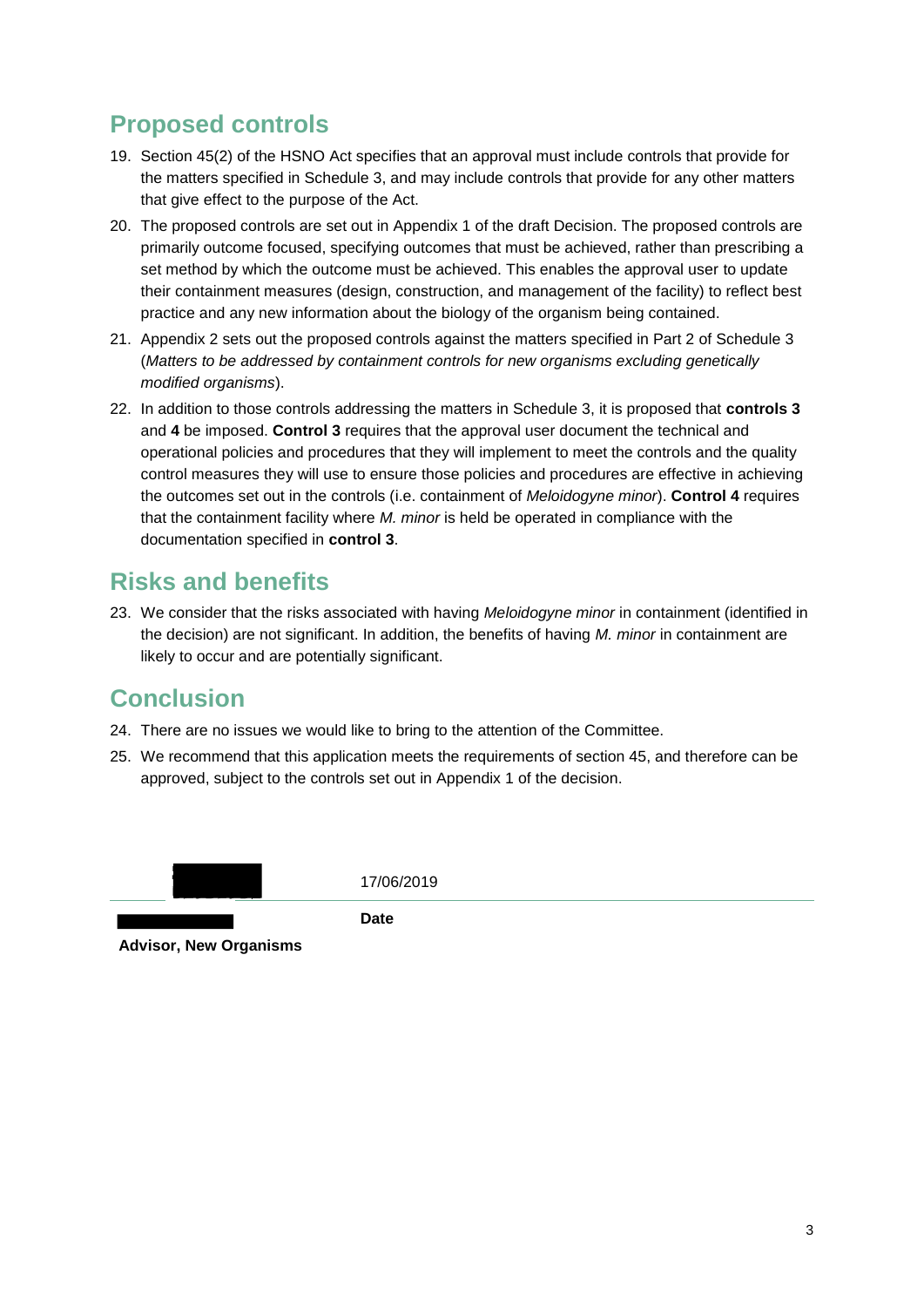### **Appendix 1: Decision path for applications to develop or field test any NO (non GMO) in containment**

### **Context**

This decision path describes the decision-making process for applications to develop or field test any new organism that is not a GMO in containment. These applications are made under section 40 of the HSNO Act, and determined under section 45 of the Act. Applications to develop a new organism in containment require consideration of section 43 (including sections 41 and 37), and applications to field test a new organism require consideration of section 44 (section 37 plus the ability of the organism to escape from containment). Section 37 refers to the ability of the organism to form an undesirable self-sustaining population and ease of eradication.

### **Introduction**

The purpose of the decision path is to provide the HSNO decision maker with guidance so that all relevant matters in the HSNO Act and the Methodology have been addressed. It does not attempt to direct the weighting that the HSNO decision maker may decide to make on individual aspects of an application.

In this document 'section' refers to sections of the HSNO Act, and 'clause' refers to clauses of the Methodology.

The decision path has two parts –

- o Flowchart (a logic diagram showing the process prescribed in the Methodology and the HSNO Act to be followed in making a decision), and
- o Explanatory notes (discussion of each step of the process).

Of necessity the words in the boxes in the flowchart are brief, and key words are used to summarise the activity required. The explanatory notes provide a comprehensive description of each of the numbered items in the flowchart, and describe the processes that should be followed to achieve the described outcome.

For proper interpretation of the decision path it is important to work through the flowchart in conjunction with the explanatory notes.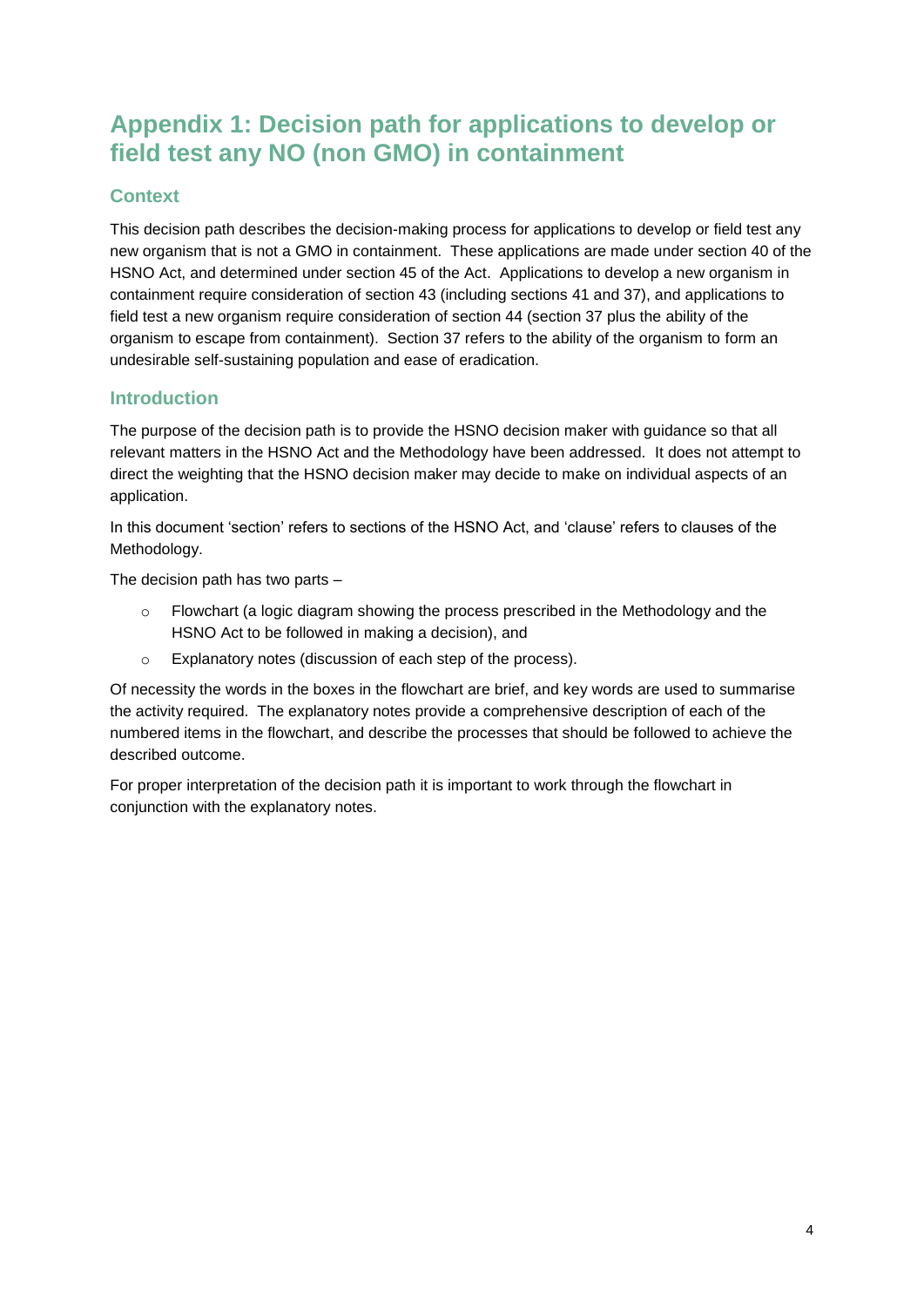#### **Flowchart: Decision path for applications to develop or field test any NO (non GMO) in containment (application made under section 40 of the Act and determined under section 45 of the Act)**

For proper interpretation of the decision path it is important to work through the flowchart in conjunction with the explanatory notes

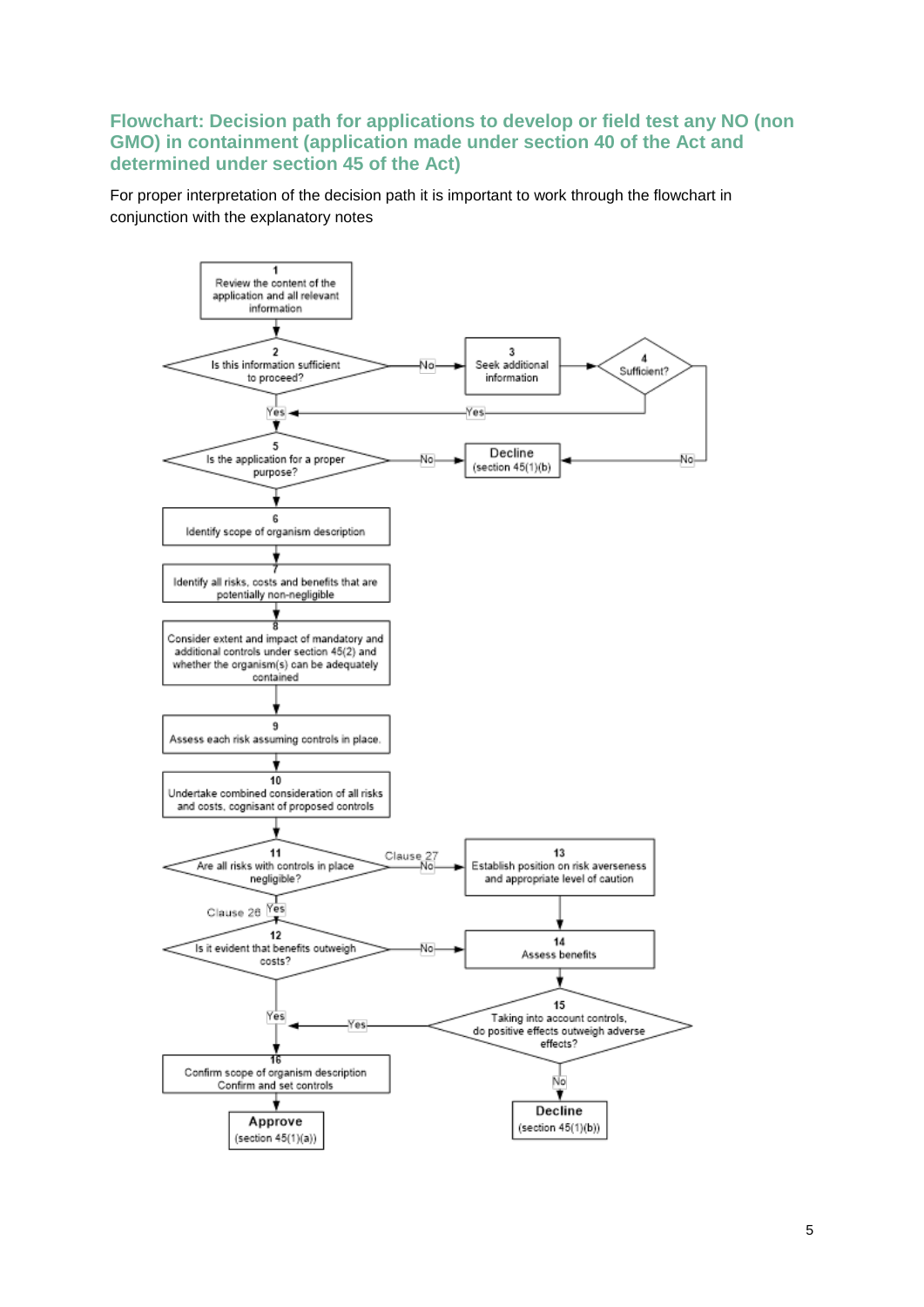### **Explanatory Notes**

An application may be for a single new organism, or for a variety or range of new organisms where the boundaries of the extent of modifications envisaged are well defined (see EPA Protocol: Interpretations and Explanations of Key Concepts interpretation 'Identification of New Organisms'<sup>3</sup> ). In both of these cases organisms having similar risk profiles should be grouped into categories. Each category should be considered separately via the path below.

|         | Review the content of the application and all relevant information                                                                                                                                                                                                                                                                                                                                                                                            |  |  |  |  |  |
|---------|---------------------------------------------------------------------------------------------------------------------------------------------------------------------------------------------------------------------------------------------------------------------------------------------------------------------------------------------------------------------------------------------------------------------------------------------------------------|--|--|--|--|--|
| Item 1: | Review the application, the E&R Report (or draft decision and EPA staff advice), and information<br>received from experts and that provided in submissions (where relevant) in terms of section 40(2) of<br>the Act and clauses 8, 15, 16 and 20 of the Methodology.                                                                                                                                                                                          |  |  |  |  |  |
| Item 2: | Is this information sufficient to proceed?                                                                                                                                                                                                                                                                                                                                                                                                                    |  |  |  |  |  |
|         | Review the information and determine whether or not there is sufficient information available to make<br>a decision.                                                                                                                                                                                                                                                                                                                                          |  |  |  |  |  |
|         | The Methodology (clause 8) states that the information used by the HSNO decision maker in<br>evaluating applications shall be that which is appropriate and relevant to the application. While the<br>HSNO decision maker will consider all relevant information, its principal interest is in information which<br>is significant to the proper consideration of the application; ie information which is "necessary and<br>sufficient" for decision-making. |  |  |  |  |  |
| Item 3: | (if no) Seek additional information                                                                                                                                                                                                                                                                                                                                                                                                                           |  |  |  |  |  |
|         | If there is not sufficient information then additional information may need to be sought from the<br>applicant, the EPA staff or other parties/experts under section 58 of the Act (clause 23 of the<br>Methodology).                                                                                                                                                                                                                                         |  |  |  |  |  |
| Item 4: | Sufficient?                                                                                                                                                                                                                                                                                                                                                                                                                                                   |  |  |  |  |  |
|         | When additional information has been sought, has this been provided, and is there now sufficient<br>information available to make a decision?                                                                                                                                                                                                                                                                                                                 |  |  |  |  |  |
|         | If the HSNO decision maker is not satisfied that it has sufficient information for consideration, then the<br>application must be declined under section 45(1)(b).                                                                                                                                                                                                                                                                                            |  |  |  |  |  |
|         | Under section 40(4) of the Act the applicant may choose to withdraw the application at any time.                                                                                                                                                                                                                                                                                                                                                              |  |  |  |  |  |
| Item 5: | (If 'yes' from item 2 or from item 4) Is the application for a proper purpose?                                                                                                                                                                                                                                                                                                                                                                                |  |  |  |  |  |
|         | Section 39(1) of the Act specifies the purposes for which the HSNO decision maker may approve the<br>importation, development or field testing of a new organism. Specifically section 39(1)(a) refers to the<br>development of any new organism, and 39(1)(b) to the field testing of any new organism.                                                                                                                                                      |  |  |  |  |  |
|         | If the application is not for one of these purposes then it must be declined.                                                                                                                                                                                                                                                                                                                                                                                 |  |  |  |  |  |
| Item 6: | Identify scope of organism description                                                                                                                                                                                                                                                                                                                                                                                                                        |  |  |  |  |  |
|         | Clearly identify the scope of the organism. Particular attention should be paid to whether the<br>application is for a single new organism or a variety of new organisms as referenced in the<br>Introduction to these notes. Exclusions may be used to sets bounds on the scope of the organism<br>description where a range or variety of new organisms is being considered.                                                                                |  |  |  |  |  |

<sup>3</sup> <http://www.epa.govt.nz/Publications/ER-PR-03-22-Key-Concepts-Master-File.pdf>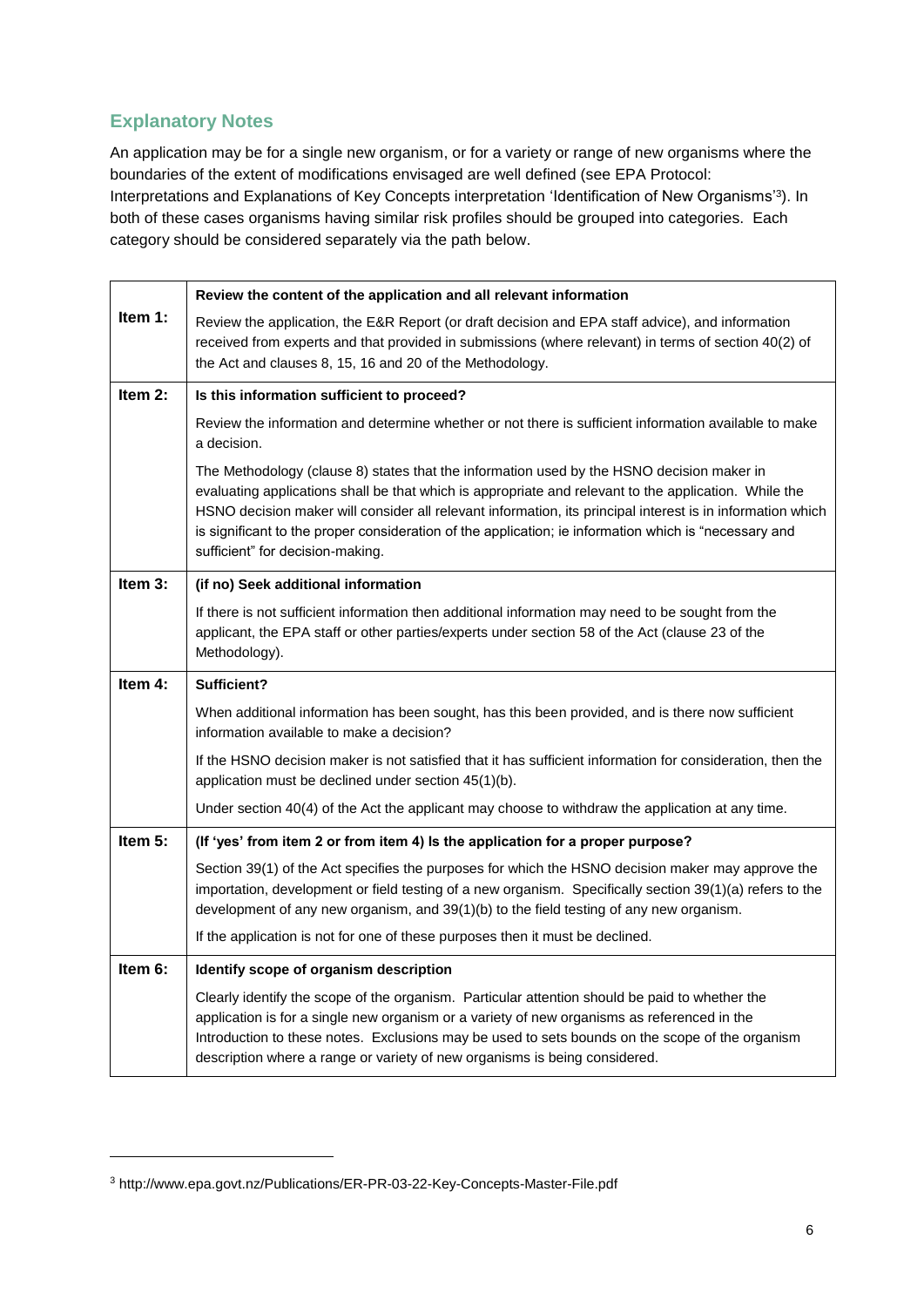| Item 7: | Identify all risks, costs and benefits that are potentially non-negligible <sup>4</sup>                                                                                                                                                                                                                                                                                                                                                                                                                                                                                                                                                                                                                                                                                                                |                                                                                                                                                                                                                                                            |  |  |  |  |  |
|---------|--------------------------------------------------------------------------------------------------------------------------------------------------------------------------------------------------------------------------------------------------------------------------------------------------------------------------------------------------------------------------------------------------------------------------------------------------------------------------------------------------------------------------------------------------------------------------------------------------------------------------------------------------------------------------------------------------------------------------------------------------------------------------------------------------------|------------------------------------------------------------------------------------------------------------------------------------------------------------------------------------------------------------------------------------------------------------|--|--|--|--|--|
|         | Costs and benefits are defined in the Methodology as the value of particular effects (clause 2).<br>However, in most cases these 'values' are not certain and have a likelihood attached to them. Thus<br>costs and risks are generally linked and may be addressed together. If not, they will be addressed<br>separately. Examples of costs that might not be obviously linked to risks are direct financial costs that<br>cannot be considered as 'sunk' costs (see footnote 1). Where such costs arise and they have a<br>market economic effect they will be assessed in the same way as risks, but their likelihood of<br>occurrence will be more certain (see also item 12).<br>Identification is a two steps process that scopes the range of possible effects (risks, costs and<br>benefits). |                                                                                                                                                                                                                                                            |  |  |  |  |  |
|         | Step 1:<br>Identify all risks and costs (adverse effects) and benefits (beneficial effects) associated<br>with the approval of the organism(s), and based on the range of areas of impact<br>described in clauses 9 and 10 of the Methodology and sections 5 and 6 of the Act <sup>5</sup> .                                                                                                                                                                                                                                                                                                                                                                                                                                                                                                           |                                                                                                                                                                                                                                                            |  |  |  |  |  |
|         |                                                                                                                                                                                                                                                                                                                                                                                                                                                                                                                                                                                                                                                                                                                                                                                                        | Relevant costs and benefits are those that relate to New Zealand and those that would<br>arise as a consequence of approving the application (clause 14).                                                                                                  |  |  |  |  |  |
|         |                                                                                                                                                                                                                                                                                                                                                                                                                                                                                                                                                                                                                                                                                                                                                                                                        | Consider short term and long term effects.                                                                                                                                                                                                                 |  |  |  |  |  |
|         |                                                                                                                                                                                                                                                                                                                                                                                                                                                                                                                                                                                                                                                                                                                                                                                                        | Identify situations where risks and costs occur in one area of impact or affect one sector<br>and benefits accrue to another area or sector; that is, situations where risks and costs do<br>not have corresponding benefits.                              |  |  |  |  |  |
|         | Step 2:                                                                                                                                                                                                                                                                                                                                                                                                                                                                                                                                                                                                                                                                                                                                                                                                | Document those risks, costs and benefits that can be readily concluded to be negligible <sup>6</sup> ,<br>having regard to the characteristics of the organism and the circumstances of the<br>application, and eliminate them from further consideration. |  |  |  |  |  |
|         |                                                                                                                                                                                                                                                                                                                                                                                                                                                                                                                                                                                                                                                                                                                                                                                                        | Note that where there are costs that are not associated with risks some of them may be<br>eliminated at this scoping stage on the basis that the financial cost represented is very<br>small and there is no overall effect on the market economy.         |  |  |  |  |  |
| Item 8: | Consider extent and impact of mandatory and additional controls under sections 45(2) and<br>whether the organism(s) can be adequately contained                                                                                                                                                                                                                                                                                                                                                                                                                                                                                                                                                                                                                                                        |                                                                                                                                                                                                                                                            |  |  |  |  |  |
|         | Section 45(2) requires the application of controls for all applicable matters specified in the $3rd$<br>Schedule (Part II). The HSNO decision maker may consider other controls to give effect to the<br>purpose of the Act. The impact of these controls also needs to be considered.                                                                                                                                                                                                                                                                                                                                                                                                                                                                                                                 |                                                                                                                                                                                                                                                            |  |  |  |  |  |
|         | Section 45(1)(a)(iii) requires the HSNO decision maker to be satisfied that the organism can be<br>"adequately contained". The concept of adequate containment includes the satisfactory biological<br>and/or physical containment of the organism and also the ability of the applicant to apply and maintain<br>all the controls satisfactorily.                                                                                                                                                                                                                                                                                                                                                                                                                                                     |                                                                                                                                                                                                                                                            |  |  |  |  |  |
| Item 9: |                                                                                                                                                                                                                                                                                                                                                                                                                                                                                                                                                                                                                                                                                                                                                                                                        | Assess each risk assuming controls in place                                                                                                                                                                                                                |  |  |  |  |  |
|         | The assessment of potentially non-negligible risks and costs should be carried out in accordance with<br>clauses 12, 13, 15, 22, 24, 25, and 29 to 32 of the Methodology. Most of these risks and costs will                                                                                                                                                                                                                                                                                                                                                                                                                                                                                                                                                                                           |                                                                                                                                                                                                                                                            |  |  |  |  |  |

<sup>4</sup> Relevant effects are marginal effects, or the changes that will occur as a result of the organism(s) being available. Financial costs associated with preparing and submitting an application are not marginal effects and are not effects of the organism(s) and are therefore not taken into account in weighing up adverse and positive effects. These latter types of costs are sometimes called 'sunk' costs since they are incurred whether or not the application is successful.

 $^5$  Effects on the natural environment, effects on human health and safety, effects on Māori culture and traditions, effects on society and community, effects on the market economy.

<sup>&</sup>lt;sup>6</sup> Negligible effects are defined in the Annotated Methodology as "Risks which are of such little significance in terms of their likelihood and effect that they do not require active management and/or after the application of risk management can be justified by very small levels of benefits".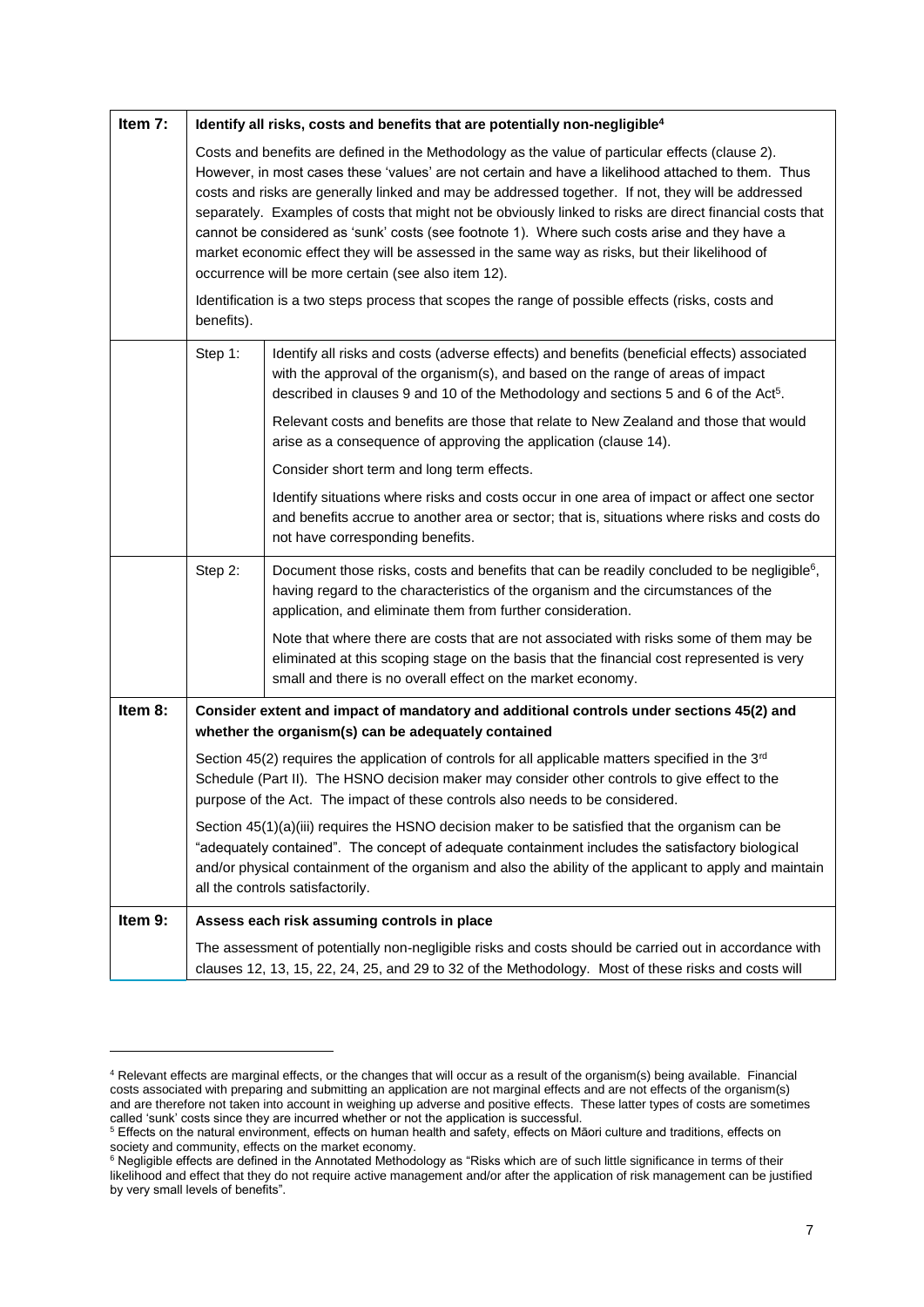relate to matters in sections 5 and 6 of the Act. In undertaking this assessment the HSNO decision maker must take into account the principles of the Treaty of Waitangi (section 8, and clause 9(c)(iv)).

The assessment is carried out with the controls in place. It should consider the following three matters that have particular relevance for this type of application.

#### **1. The ability of the organism to escape from containment (section 44)**

Although strictly speaking, this requirement applies only to field test applications and not to development applications (see section 45(1)(a)(ii)), it is prudent and good practice to consider it anyway. This element must be considered in an integrated way in the assessment process because the ability to escape depends on the containment controls set.

#### **2. Self-sustaining population (section 37).**

Section 37 of the Act requires the consideration to have regard to the ability of the organism to establish an undesirable self sustaining population and the ease of eradication if it were to establish such a population. Undesirable means (in effect) able to create significant risks.

#### **3. Additional matters**

Other matters to be considered in the assessment are:

- the extent to which the risk will be mitigated by the setting of containment and other controls, including the mandatory controls in the Act; and
- the extent to which the risk will be mitigated by the ability to eradicate the organism if it becomes established.

Assess each potentially non-negligible risk and cost estimating the magnitude of the effect if it should occur and the likelihood of it occurring considering also the level of risk if containment or other controls fail, as well as the probability of such a failure. In estimating the magnitude of the adverse effect take into account the extent to which the risk might be mitigated by how or whether it might be possible to eradicate the organism if a significant adverse effect eventuated (section 37). When estimating the likelihood of the effect occurring, consider the full pathway, that is, all the possible steps that must occur before the final identified effect is realised. Estimating the likelihood requires combining (multiplying) all of the individual likelihoods for each link in the chain of events.

Where there are non-negligible financial costs that are not associated with risks then the probability of occurrence (likelihood) may be close to 1. Relevant information provided in submissions should be taken into account. The distribution of risks and costs should be considered, including geographical distribution and distribution over groups in the community, as well as distribution over time. This information should be retained with the assessed level of risk/cost.

#### *Approach to risk and approach to uncertainty*

Consider the HSNO decision maker's approach to risk (clause 33 of the Methodology) or how risk averse the HSNO decision maker should be in giving weight to the residual risk, where residual risk is the risk remaining after the imposition of controls.

The risk characteristics set out in clause 33 are:

- a. Exposure to the risk is involuntary:
- b. The risk will persist over time:
- c. The risk is subject to uncontrollable spread and is likely to extend its effects beyond the immediate location of incidence:
- d. The potential adverse effects are irreversible:
- e. The risk is not known or understood by the general public and there is little experience or understanding of possible measures for managing the potential adverse effects.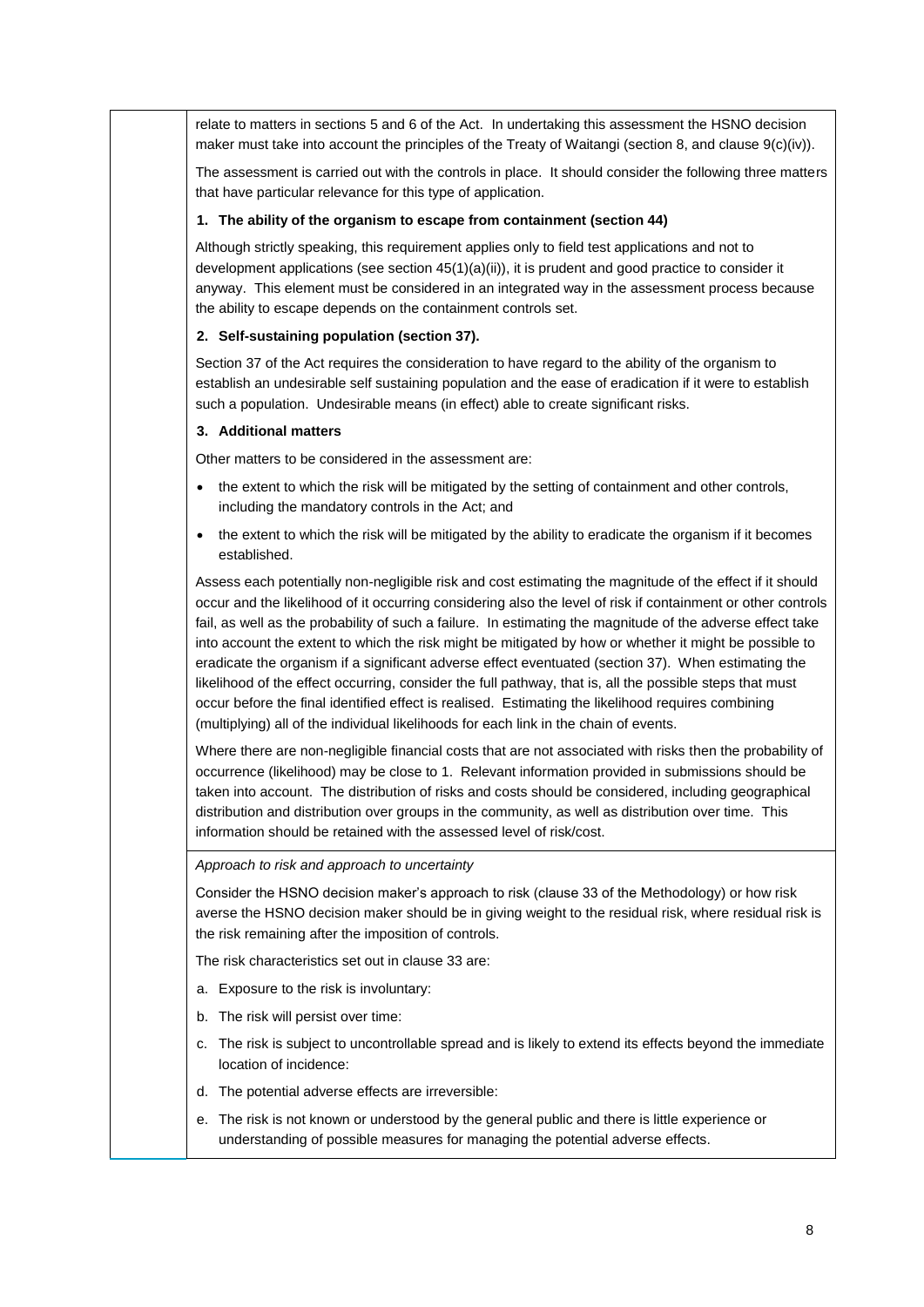|          | Consider each non-negligible risk in terms of the factors listed and decide whether to be risk averse by                                                                                                                                                                                                                                                                                                                                                                                                                                                                                                                                  |
|----------|-------------------------------------------------------------------------------------------------------------------------------------------------------------------------------------------------------------------------------------------------------------------------------------------------------------------------------------------------------------------------------------------------------------------------------------------------------------------------------------------------------------------------------------------------------------------------------------------------------------------------------------------|
|          | giving additional weight to that risk. This may be done as part of estimating the magnitude of the                                                                                                                                                                                                                                                                                                                                                                                                                                                                                                                                        |
|          | effect or where this is not relevant, it may be done separately.                                                                                                                                                                                                                                                                                                                                                                                                                                                                                                                                                                          |
|          | Where the HSNO decision maker chooses to be risk averse, and there is uncertainty as well, the<br>approach to risk may be consolidated with the approach to uncertainty by adopting a conservative<br>approach such as the worst feasible case scenario.                                                                                                                                                                                                                                                                                                                                                                                  |
|          | See the EPA report 'Approach to Risk' for further guidance <sup>7</sup> .                                                                                                                                                                                                                                                                                                                                                                                                                                                                                                                                                                 |
|          | The assessment includes consideration of how cautious the HSNO decision maker will be in the face<br>of uncertainty (section 7 and clauses 29-32). Where there is uncertainty, it may be necessary to<br>estimate scenarios for lower and upper bounds for the adverse effect as a means of identifying the<br>range of uncertainty (clause 32). It is also important to bear in mind the materiality of the uncertainty<br>and how significant the uncertainty is for the decision (clause 29(a)).                                                                                                                                       |
|          | For each component (magnitude and likelihood) consider the degree of uncertainty associated with<br>the estimation of each component. In some cases it may be clear that the uncertainty could be<br>reduced by gathering further information (undertaking more scientific tests, or extending the literature<br>search). Before requesting or seeking further information it is important to consider how important the<br>uncertainty is in terms of the decision (clause $29(a)$ – materiality), and to essentially consider the cost-<br>effectiveness of gathering further information.                                              |
|          | Another approach to addressing uncertainty is to look at a range of scenarios and consider a best<br>feasible-worst feasible scenario range. However, where there is a large degree of uncertainty, this<br>may not be particularly meaningful for calculating the level of risk. In other cases, calculating the level<br>of risk for each end of the range may result in a fairly similar level of risk. Where this does not occur,<br>rather than presenting a wide range in the level of risk it may be better to concentrate on analysing<br>why the uncertainty occurs and whether or not there is any obvious way of resolving it. |
|          | <b>Additional controls</b>                                                                                                                                                                                                                                                                                                                                                                                                                                                                                                                                                                                                                |
|          | Controls additional to those mandated in section 45(2) of the Act (see item 8) may need to be<br>considered, in order to mitigate risks to whatever level is considered to be appropriate, and to provide<br>adequate containment.                                                                                                                                                                                                                                                                                                                                                                                                        |
| Item 10: | Undertake combined consideration of all risks and costs, cognisant of proposed controls                                                                                                                                                                                                                                                                                                                                                                                                                                                                                                                                                   |
|          | Once the risks and costs have been assessed individually, if appropriate consider all risks and costs<br>together as a 'basket' of risks/costs. This may involve combining groups of risks and costs as<br>indicated in clause 34(a) of the Methodology where this is feasible and appropriate, or using other<br>techniques as indicated in clause 34(b). The purpose of this step is to consider the interactions<br>between different effects and determine whether these may change the level of individual risks.                                                                                                                    |
| Item 11: | Are all risks with controls in place negligible?                                                                                                                                                                                                                                                                                                                                                                                                                                                                                                                                                                                          |
|          | At this point the decision path branches. Looking at individual risks in the context of the 'basket' of<br>risks, consider whether all of the residual risks are negligible. Consider also the cumulative effect of<br>the assessed risks.                                                                                                                                                                                                                                                                                                                                                                                                |
|          | Where all risks are negligible, and the cumulative effect of the risks is considered to be negligible then<br>take the clause 26 option and move to item 12. If one or more of the risks is considered to be non-<br>negligible, or the cumulative sum of the risks is non-negligible, then take the clause 27 option and<br>move to item 13.                                                                                                                                                                                                                                                                                             |

<sup>7</sup> <http://www.epa.govt.nz/Publications/Approach-to-Risk.pdf>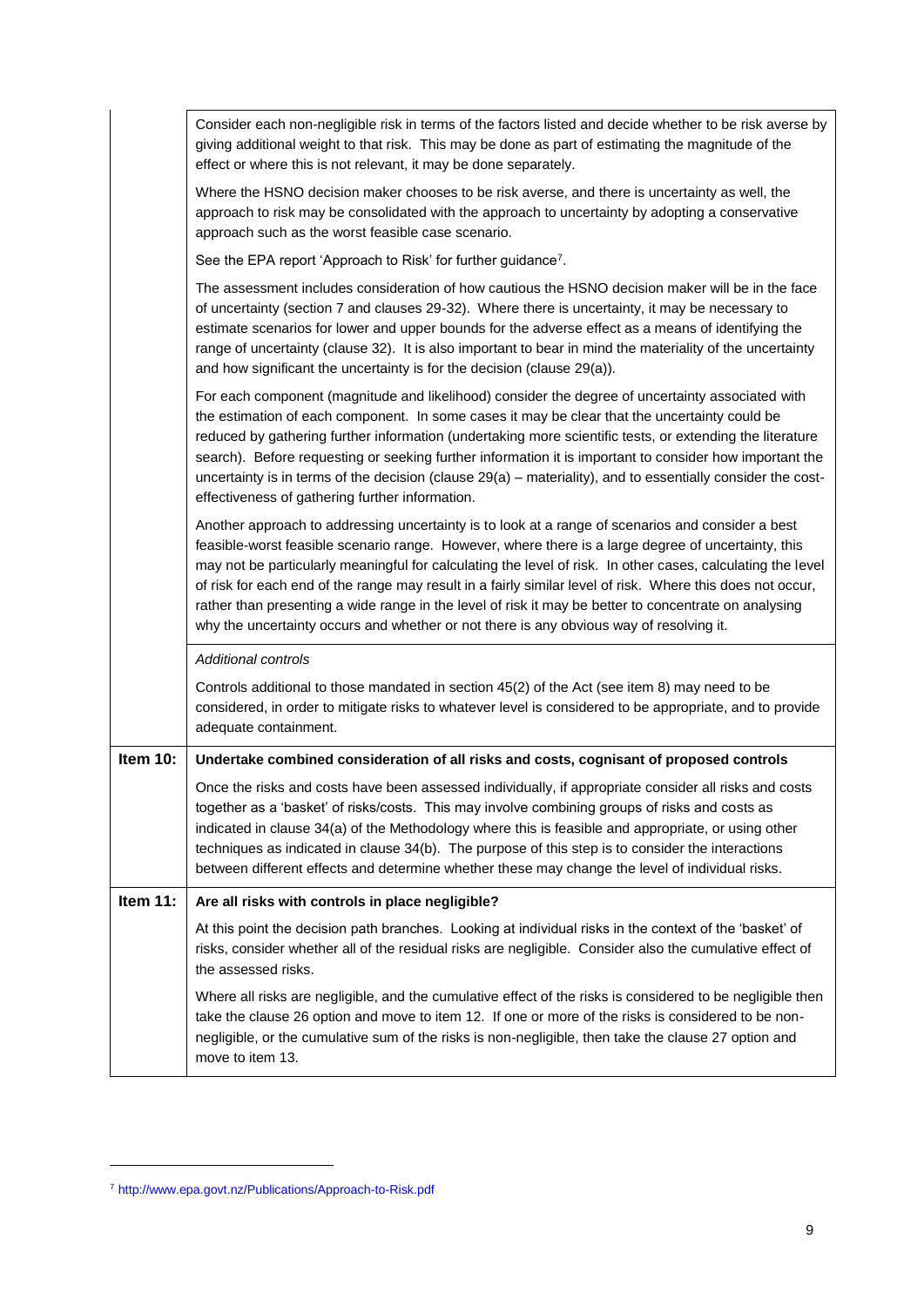| Item 12: |                                                                                                                                                                                                                                                                                                                                                                                                                                                                                                                                                                                                                                                                                                            |  |  |  |  |  |
|----------|------------------------------------------------------------------------------------------------------------------------------------------------------------------------------------------------------------------------------------------------------------------------------------------------------------------------------------------------------------------------------------------------------------------------------------------------------------------------------------------------------------------------------------------------------------------------------------------------------------------------------------------------------------------------------------------------------------|--|--|--|--|--|
|          | 11<br>Are all risks with controls in place                                                                                                                                                                                                                                                                                                                                                                                                                                                                                                                                                                                                                                                                 |  |  |  |  |  |
|          | negligible?                                                                                                                                                                                                                                                                                                                                                                                                                                                                                                                                                                                                                                                                                                |  |  |  |  |  |
|          | Clause 26 Yes                                                                                                                                                                                                                                                                                                                                                                                                                                                                                                                                                                                                                                                                                              |  |  |  |  |  |
|          |                                                                                                                                                                                                                                                                                                                                                                                                                                                                                                                                                                                                                                                                                                            |  |  |  |  |  |
|          | (from item 11 - if 'yes') Is it evident that benefits outweigh costs?                                                                                                                                                                                                                                                                                                                                                                                                                                                                                                                                                                                                                                      |  |  |  |  |  |
|          | Risks have already been determined to be negligible (item 11), therefore the decision must be made<br>under clause 26 of the Methodology. In the unusual circumstance where there are non-negligible<br>costs that are not associated with risks they have been assessed in item 9.                                                                                                                                                                                                                                                                                                                                                                                                                        |  |  |  |  |  |
|          | Costs are made up of two components: internal costs or those that accrue to the applicant, and<br>external costs or those that accrue to the wider community.                                                                                                                                                                                                                                                                                                                                                                                                                                                                                                                                              |  |  |  |  |  |
|          | Consider whether there are any non-negligible external costs that are not associated with risks.                                                                                                                                                                                                                                                                                                                                                                                                                                                                                                                                                                                                           |  |  |  |  |  |
|          | If there are no external non-negligible costs then external benefits outweigh external costs. The fact<br>that the application has been submitted is deemed to demonstrate existence of internal or private net<br>benefit, and therefore total benefits outweigh total costs <sup>8</sup> . As indicated above, where risks are<br>deemed to be negligible, and the only identifiable costs resulting from approving an application are<br>shown to accrue to the applicant, then a cost-benefit analysis will not be required. The act of an<br>application being lodged will be deemed by the HSNO decision maker to indicate that the applicant<br>believes the benefits to be greater than the costs. |  |  |  |  |  |
|          | However, if this is not the case and there are external non-negligible costs then all benefits need to be<br>assessed (via item 14).                                                                                                                                                                                                                                                                                                                                                                                                                                                                                                                                                                       |  |  |  |  |  |
| Item 13: | 11<br>Clause 27<br>Are all risks with controls in place<br>No<br>negligible?                                                                                                                                                                                                                                                                                                                                                                                                                                                                                                                                                                                                                               |  |  |  |  |  |
|          | (from item 11 - if 'no') Establish position on risk averseness and appropriate level of caution                                                                                                                                                                                                                                                                                                                                                                                                                                                                                                                                                                                                            |  |  |  |  |  |
|          | Although 'risk averseness' (approach to risk, clause 33) is considered as a part of the assessment of<br>individual risks, it is good practice to consolidate the view on this if several risks are non-negligible.<br>This consolidation also applies to the consideration of the approach to uncertainty (section 7).                                                                                                                                                                                                                                                                                                                                                                                    |  |  |  |  |  |
| Item 14: | <b>Assess benefits</b>                                                                                                                                                                                                                                                                                                                                                                                                                                                                                                                                                                                                                                                                                     |  |  |  |  |  |
|          | Assess benefits or positive effects in terms of clause 13 of the Methodology.                                                                                                                                                                                                                                                                                                                                                                                                                                                                                                                                                                                                                              |  |  |  |  |  |
|          | Since benefits are not certain, they are assessed in the same way as risks. Thus the assessment<br>involves estimating the magnitude of the effect if it should occur and the likelihood of it occurring. This<br>assessment also includes consideration of the HSNO decision maker's approach to uncertainty or<br>how cautious the HSNO decision maker will be in the face of uncertainty (section 7). Where there is<br>uncertainty, it may be necessary to estimate scenarios for lower and upper bounds for the positive<br>effect.                                                                                                                                                                   |  |  |  |  |  |
|          | An understanding of the distributional implications of a proposal is an important part of any<br>consideration of costs and benefits, and the distribution of benefits should be considered in the same<br>way as for the distribution of risks and costs.                                                                                                                                                                                                                                                                                                                                                                                                                                                 |  |  |  |  |  |

**<sup>8</sup>**Technical Guide 'Decision making' section 4.9.3. Where risks are negligible and the costs accrue only to the applicant, no explicit cost benefit analysis is required. In effect, the HSNO decision maker takes the act of making an application as evidence that the benefits outweigh the costs. See also Protocol Series 1 'General requirements for the Identification and Assessment of Risks, Costs, and Benefits'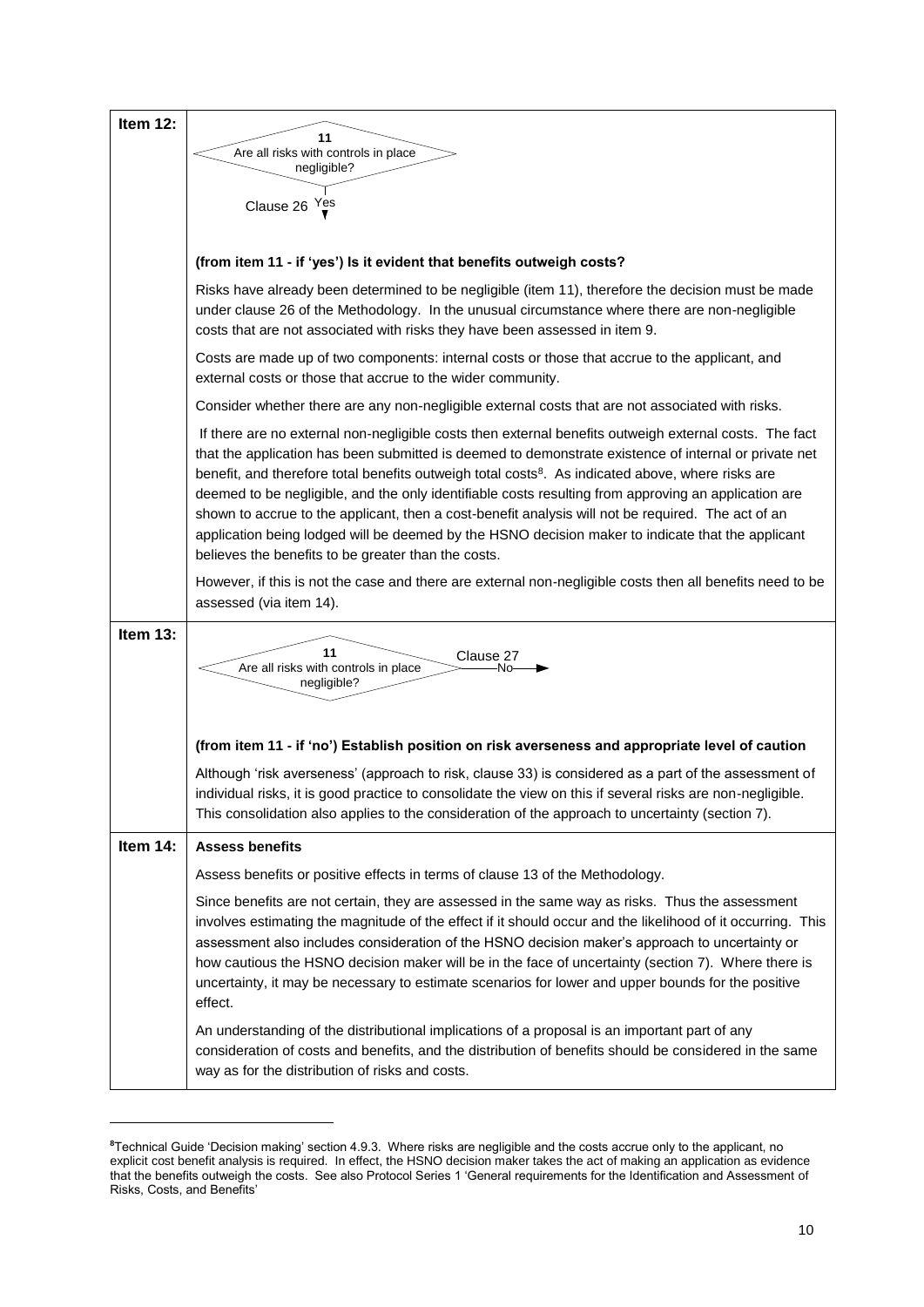|          | The HSNO decision maker will in particular look to identify those situations where the beneficiaries of<br>an application are different from those who bear the costs <sup>9</sup> . This is important not only for reasons<br>related to fairness but also in forming a view of just how robust any claim of an overall net benefit<br>might be. It is much more difficult to sustain a claim of an overall net benefit if those who enjoy the<br>benefits are different to those who will bear the costs. Thus where benefits accrue to one area or<br>sector and risks and costs are borne by another area or sector then the HSNO decision maker may<br>choose to be more risk averse and to place a higher weight on the risks and costs.<br>As for risks and costs, the assessment is carried out with the default controls in place. |
|----------|---------------------------------------------------------------------------------------------------------------------------------------------------------------------------------------------------------------------------------------------------------------------------------------------------------------------------------------------------------------------------------------------------------------------------------------------------------------------------------------------------------------------------------------------------------------------------------------------------------------------------------------------------------------------------------------------------------------------------------------------------------------------------------------------------------------------------------------------|
| Item 15: | Taking into account controls, do positive effects outweigh adverse effects?                                                                                                                                                                                                                                                                                                                                                                                                                                                                                                                                                                                                                                                                                                                                                                 |
|          | In weighing up positive and adverse effects, consider clause 34 of the Methodology. Where possible<br>combine groups of risks, costs and benefits or use other techniques such as dominant risks and<br>ranking of risks. The weighing up process takes into account controls proposed in items 8 and 9.                                                                                                                                                                                                                                                                                                                                                                                                                                                                                                                                    |
|          | Where this item is taken in sequence from items 13 and 14 (i.e. risks are not negligible) it constitutes a<br>decision made under clause 27 of the Methodology.                                                                                                                                                                                                                                                                                                                                                                                                                                                                                                                                                                                                                                                                             |
|          | Where this item is taken in sequence from items 12 and 14 (i.e. risks are negligible, and there are<br>external non-negligible costs) it constitutes a decision made under clause 26 of the Methodology.                                                                                                                                                                                                                                                                                                                                                                                                                                                                                                                                                                                                                                    |
| Item 16: | Confirm scope or organism description                                                                                                                                                                                                                                                                                                                                                                                                                                                                                                                                                                                                                                                                                                                                                                                                       |
|          | <b>Confirm and set controls</b>                                                                                                                                                                                                                                                                                                                                                                                                                                                                                                                                                                                                                                                                                                                                                                                                             |
|          | At this step the scope of the organism description for generic applications should be reviewed. If<br>changes are made to the organism description, items 7-15 above should be repeated for the revised<br>organism description. Then the weighing up process in this item for the revised organism description<br>should also be repeated.                                                                                                                                                                                                                                                                                                                                                                                                                                                                                                 |
|          | The scope of the organism description has been identified in item 6. This step in the decision-making<br>process confirms the scope of the organism description in such a way that the risk boundaries are<br>defined. Controls have been considered at the earlier stages of the process (items 8, 9 and 16). The<br>final step in the decision-making process brings together all the proposed controls, and reviews them<br>for overlaps, gaps and inconsistencies.                                                                                                                                                                                                                                                                                                                                                                      |
|          | Once these have been resolved the controls are confirmed.                                                                                                                                                                                                                                                                                                                                                                                                                                                                                                                                                                                                                                                                                                                                                                                   |

<sup>&</sup>lt;sup>9</sup> Clause 13 of the Methodology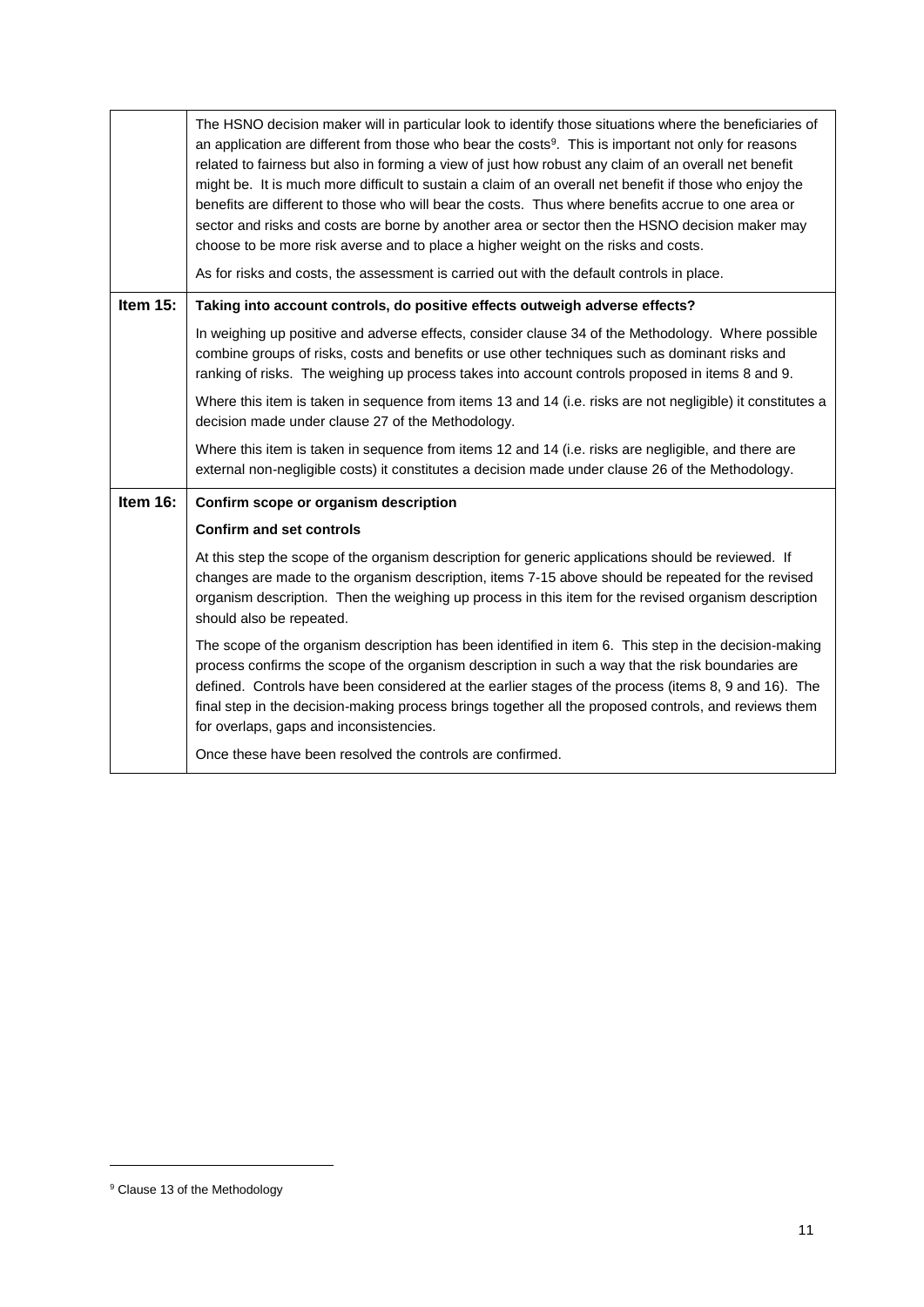## **Appendix 2: Proposed controls and Schedule 3 of the HSNO Act**

| Schedule 3 (Part 2) Matters to be  |                                                                                                                                                                                                       | <b>Addressed by control:</b>                                                                                                                                                                                                                                                                                          |                                                                                                                                                                                                                                                                                                                       |  |
|------------------------------------|-------------------------------------------------------------------------------------------------------------------------------------------------------------------------------------------------------|-----------------------------------------------------------------------------------------------------------------------------------------------------------------------------------------------------------------------------------------------------------------------------------------------------------------------|-----------------------------------------------------------------------------------------------------------------------------------------------------------------------------------------------------------------------------------------------------------------------------------------------------------------------|--|
| addressed by containment controls  |                                                                                                                                                                                                       |                                                                                                                                                                                                                                                                                                                       |                                                                                                                                                                                                                                                                                                                       |  |
| for new organisms (excluding GMOs) |                                                                                                                                                                                                       |                                                                                                                                                                                                                                                                                                                       |                                                                                                                                                                                                                                                                                                                       |  |
| 1                                  | To limit the likelihood of any accidental release of any organism or any viable genetic material, the controls<br>imposed by an approval shall specify-                                               |                                                                                                                                                                                                                                                                                                                       |                                                                                                                                                                                                                                                                                                                       |  |
| 1(a)                               | Requirements for treatment and<br>decontamination to prevent<br>escape by way of expelled air,<br>discharge of water or liquid<br>waste, removal of solid waste, or<br>breaches in facility boundary: | 6                                                                                                                                                                                                                                                                                                                     | The containment area(s) must be designed, constructed and<br>maintained to prevent the approved organism(s) from escaping.                                                                                                                                                                                            |  |
|                                    |                                                                                                                                                                                                       | $\overline{7}$                                                                                                                                                                                                                                                                                                        | Persons entering and exiting the containment facility must do so in a<br>way that does not adversely affect containment of the approved<br>organism(s).                                                                                                                                                               |  |
|                                    |                                                                                                                                                                                                       | 14                                                                                                                                                                                                                                                                                                                    | Unauthorised persons must be excluded from the containment facility.                                                                                                                                                                                                                                                  |  |
|                                    |                                                                                                                                                                                                       | 17                                                                                                                                                                                                                                                                                                                    | Any waste (including biological material) that may harbour the approved<br>organism(s), or heritable material from the approved organism, must be<br>treated to ensure that the approved organism or any heritable material<br>is killed prior to disposal.                                                           |  |
|                                    | 18                                                                                                                                                                                                    | Any equipment, that may harbour the approved organism(s) or heritable<br>material from the approved organism, must be treated to ensure that<br>the approved organism or any heritable material is killed prior to the<br>equipment being used for another purpose or being removed from the<br>containment facility. |                                                                                                                                                                                                                                                                                                                       |  |
| 1(b)                               | Equipment and requirements for<br>facility construction to enable the                                                                                                                                 | 6                                                                                                                                                                                                                                                                                                                     | The containment area(s) must be designed, constructed and<br>maintained to prevent the approved organism(s) from escaping.                                                                                                                                                                                            |  |
| met:                               | requirements for treatment and<br>decontamination to be readily                                                                                                                                       | 17                                                                                                                                                                                                                                                                                                                    | Any waste (including biological material) that may harbour the approved<br>organism(s), or heritable material from the approved organism, must be<br>treated to ensure that the approved organism or any heritable material<br>is killed prior to disposal.                                                           |  |
|                                    |                                                                                                                                                                                                       | 18                                                                                                                                                                                                                                                                                                                    | Any equipment, that may harbour the approved organism(s) or heritable<br>material from the approved organism, must be treated to ensure that<br>the approved organism or any heritable material is killed prior to the<br>equipment being used for another purpose or being removed from the<br>containment facility. |  |
| 1(c)                               | Requirements to be complied<br>with for the access of persons to<br>the facility:                                                                                                                     | $\overline{7}$                                                                                                                                                                                                                                                                                                        | Persons entering and exiting the containment facility must do so in a<br>way that does not adversely affect containment of the approved<br>organism(s).                                                                                                                                                               |  |
|                                    |                                                                                                                                                                                                       | 14                                                                                                                                                                                                                                                                                                                    | Unauthorised persons must be excluded from the containment facility.                                                                                                                                                                                                                                                  |  |
|                                    |                                                                                                                                                                                                       | 20                                                                                                                                                                                                                                                                                                                    | Any person (including contractors, staff, students, visitors, and<br>volunteers) entering the containment facility must have received<br>sufficient instruction on the containment regime to enable the person to<br>meet their responsibilities in relation to containment.                                          |  |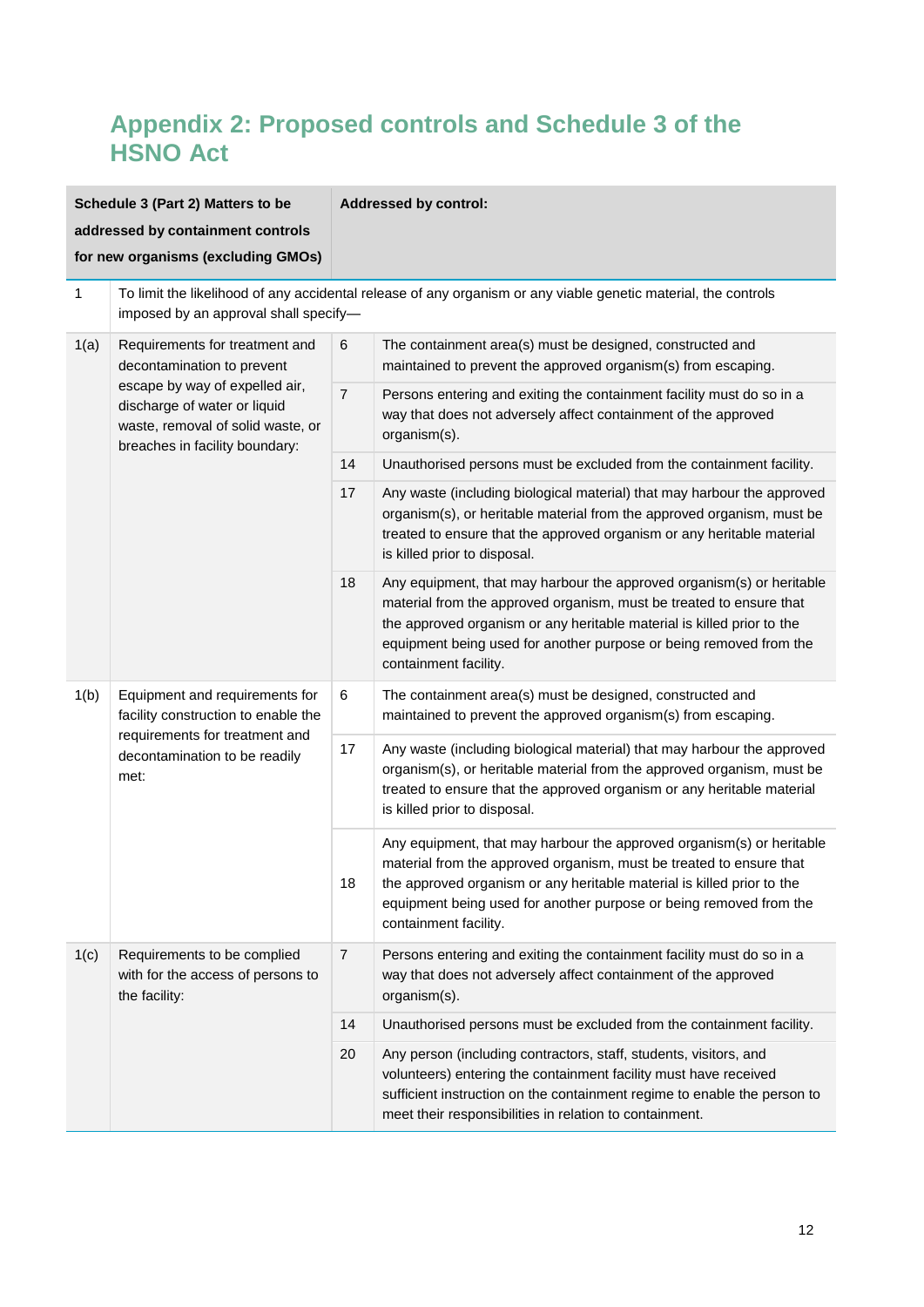| Schedule 3 (Part 2) Matters to be  |                                                                                                   | <b>Addressed by control:</b> |                                                                                                                                                                                                                                                                                                                       |  |
|------------------------------------|---------------------------------------------------------------------------------------------------|------------------------------|-----------------------------------------------------------------------------------------------------------------------------------------------------------------------------------------------------------------------------------------------------------------------------------------------------------------------|--|
| addressed by containment controls  |                                                                                                   |                              |                                                                                                                                                                                                                                                                                                                       |  |
| for new organisms (excluding GMOs) |                                                                                                   |                              |                                                                                                                                                                                                                                                                                                                       |  |
| 1(d)                               | Procedures and requirements for<br>transport, identification, and<br>packaging for all biological | 5                            | The containment facility where the approved organisms will be held<br>must be clearly defined, described, and documented, including the<br>location and boundaries.                                                                                                                                                   |  |
|                                    | material to and from the facility<br>and within the facility:                                     | 8                            | The approved organism(s) must be identifiable as a new organism and<br>able to be linked to the relevant HSNO Act approval.                                                                                                                                                                                           |  |
|                                    |                                                                                                   | 9                            | Notification must be given to MPI of any intended movement of<br>approved organisms outside of the facility, or any proposed modification<br>to the containment regime which may affect the integrity of containment<br>of the approved organism(s), before the actions are undertaken                                |  |
|                                    |                                                                                                   | 10                           | The EPA and MPI must be notified in writing before this HSNO Act<br>approval is used for the first time.                                                                                                                                                                                                              |  |
|                                    |                                                                                                   | 12                           | The approved organism(s) must be contained during movement within,<br>to, or from the containment facility.                                                                                                                                                                                                           |  |
|                                    |                                                                                                   | 13                           | When being moved outside of a containment facility, within New<br>Zealand, the approved organism must accompanied by documentation<br>stating the:<br>identity of the approved organism<br>a)<br>containment requirements<br>b)<br>details of the sender<br>c)<br>d)<br>details of the receiving facility.            |  |
| 1(e)                               | Requirements for the disposal of<br>any biological material:                                      | 17                           | Any waste (including biological material) that may harbour the approved<br>organism(s), or heritable material from the approved organism, must be<br>treated to ensure that the approved organism or any heritable material<br>is killed prior to disposal.                                                           |  |
|                                    |                                                                                                   | 18                           | Any equipment, that may harbour the approved organism(s) or heritable<br>material from the approved organism, must be treated to ensure that<br>the approved organism or any heritable material is killed prior to the<br>equipment being used for another purpose or being removed from the<br>containment facility. |  |
| 1(f)                               | Requirements for facility<br>construction:                                                        | 1                            | The approved organism(s) must be contained.                                                                                                                                                                                                                                                                           |  |
|                                    |                                                                                                   | 6                            | The containment area(s) must be designed, constructed and<br>maintained to prevent the approved organism(s) from escaping.                                                                                                                                                                                            |  |
|                                    |                                                                                                   | 9                            | Notification must be given to MPI of any intended movement of<br>approved organisms outside of the facility, or any proposed modification<br>to the containment regime which may affect the integrity of containment<br>of the approved organism(s), before the actions are undertaken.                               |  |
|                                    |                                                                                                   | 24                           | Any remedial requirements identified under control 23, or by any other<br>means, must be actioned as soon as possible.                                                                                                                                                                                                |  |
| 1(g)                               | Requirements to secure the<br>facility and openings, including                                    | $6\phantom{1}6$              | The containment area(s) must be designed, constructed and<br>maintained to prevent the approved organism(s) from escaping.                                                                                                                                                                                            |  |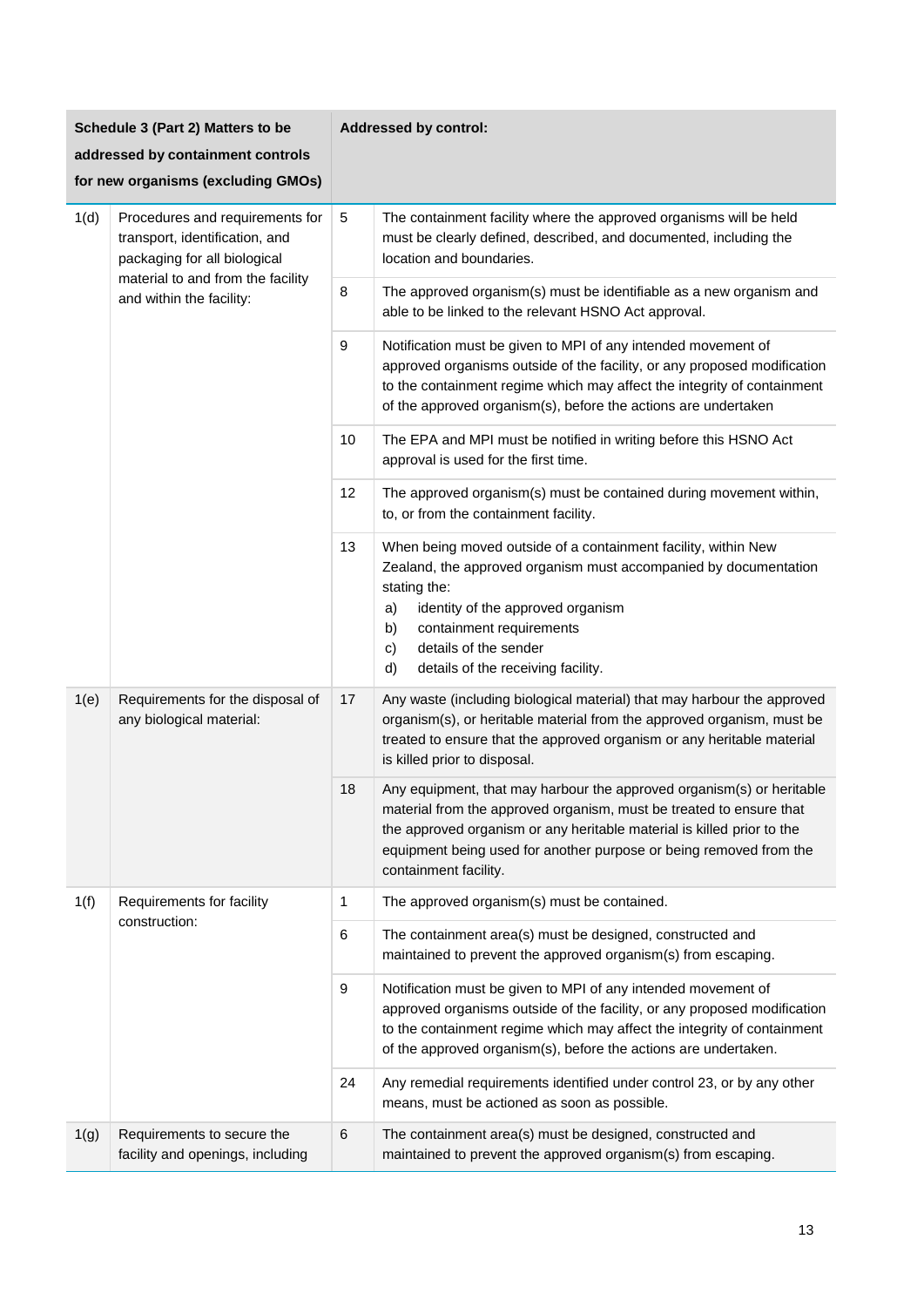| Schedule 3 (Part 2) Matters to be  |                                                                                                                                        | <b>Addressed by control:</b> |                                                                                                                                                                                                                                                                                                                                                                   |  |
|------------------------------------|----------------------------------------------------------------------------------------------------------------------------------------|------------------------------|-------------------------------------------------------------------------------------------------------------------------------------------------------------------------------------------------------------------------------------------------------------------------------------------------------------------------------------------------------------------|--|
| addressed by containment controls  |                                                                                                                                        |                              |                                                                                                                                                                                                                                                                                                                                                                   |  |
| for new organisms (excluding GMOs) |                                                                                                                                        |                              |                                                                                                                                                                                                                                                                                                                                                                   |  |
|                                    | securing against failure in the                                                                                                        | 14                           | Unauthorised persons must be excluded from the containment facility.                                                                                                                                                                                                                                                                                              |  |
|                                    | event of foreseeable hazards.                                                                                                          | 19                           | The containment facility must be secured and monitored to ensure the<br>exclusion of undesirable organisms that might compromise the<br>containment of the approved organism(s).                                                                                                                                                                                  |  |
|                                    |                                                                                                                                        | 23                           | To ensure containment is being achieved, containment measures must<br>be:<br>inspected, monitored and reviewed as appropriate<br>a)<br>inspected as soon as possible after any event that could<br>b)<br>compromise the containment regime such as an Act of God (such<br>as flood, earthquake) or any unauthorised attempt to enter the<br>containment facility. |  |
| $\overline{2}$                     |                                                                                                                                        |                              | To exclude unauthorised people from the facility, the controls imposed by an approval shall specify-                                                                                                                                                                                                                                                              |  |
| 2(a)                               | Means of identification of all<br>entrances to the facility:                                                                           | $\sqrt{5}$                   | The containment facility where the approved organisms may be held<br>must be clearly defined, described, and documented, including their<br>location and boundaries.                                                                                                                                                                                              |  |
|                                    |                                                                                                                                        | 15                           | All containment facility entrances must be clearly identified including<br>specifying who has the right of access                                                                                                                                                                                                                                                 |  |
|                                    |                                                                                                                                        | 16                           | The number and location of entrances to the containment facility where<br>the approved organism(s) are held must be identified and documented.                                                                                                                                                                                                                    |  |
| 2(b)                               | The numbers of entrances and<br>access to the facility:                                                                                | 5                            | The containment facility where the approved organisms may be held<br>must be clearly defined, described, and documented, including their<br>location and boundaries.                                                                                                                                                                                              |  |
|                                    |                                                                                                                                        | 16                           | The number and location of entrances to the containment facility where<br>the approved organism(s) are held must be identified and documented.                                                                                                                                                                                                                    |  |
| 2(c)                               | Security requirements for the                                                                                                          | 14                           | Unauthorised persons must be excluded from the containment facility.                                                                                                                                                                                                                                                                                              |  |
|                                    | entrances and the facility.                                                                                                            | 15                           | All containment facility entrances must be clearly identified including<br>specifying who has the right of access.                                                                                                                                                                                                                                                |  |
|                                    |                                                                                                                                        | 16                           | The number and location of entrances to the containment facility where<br>the approved organism(s) are held must be identified and documented.                                                                                                                                                                                                                    |  |
| 3                                  | To control the effects of any accidental release or escape of an organism-                                                             |                              |                                                                                                                                                                                                                                                                                                                                                                   |  |
| 3(a)                               | Controls imposed by an approval<br>shall specify an eradication plan<br>for escaped organisms:                                         | 21                           | The containment facility must have a documented contingency plan for<br>each approved organism held in that containment facility.                                                                                                                                                                                                                                 |  |
| 3(b)                               | Controls imposed by an approval<br>may specify requirements to limit<br>the likelihood of an escaped<br>organism spreading, surviving, | 11                           | MPI must be notified as soon as possible, and within 24 hours, of any<br>escape and/or breach of containment and the actions taken in response<br>to that incident                                                                                                                                                                                                |  |
|                                    |                                                                                                                                        | 21                           | The containment facility must have a documented contingency plan for<br>each approved organism held in that containment facility.                                                                                                                                                                                                                                 |  |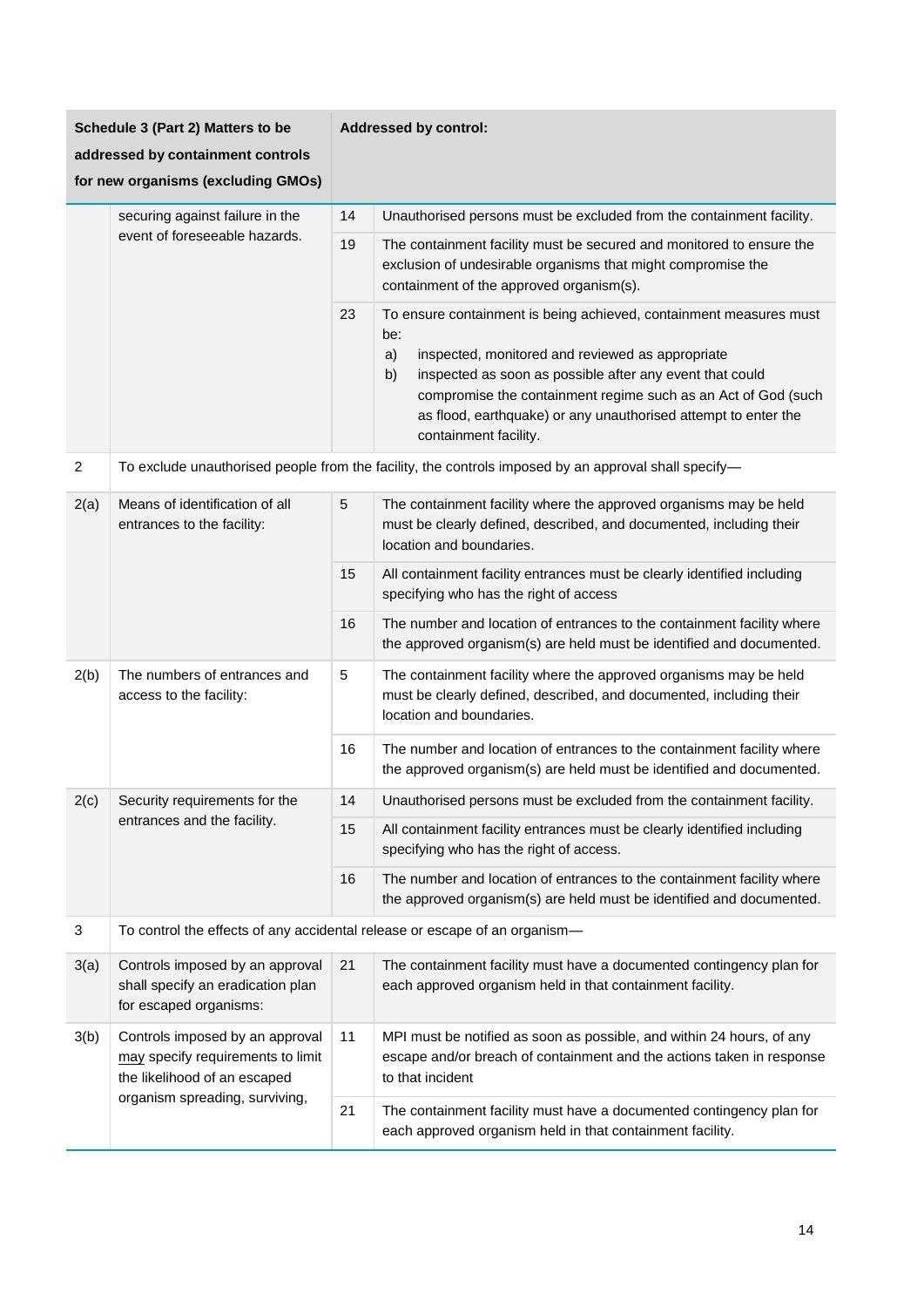| Schedule 3 (Part 2) Matters to be<br>addressed by containment controls<br>for new organisms (excluding GMOs) |                                                                                                                                                                                              |                | <b>Addressed by control:</b>                                                                                                                                                                                                                                                                                                                                      |
|--------------------------------------------------------------------------------------------------------------|----------------------------------------------------------------------------------------------------------------------------------------------------------------------------------------------|----------------|-------------------------------------------------------------------------------------------------------------------------------------------------------------------------------------------------------------------------------------------------------------------------------------------------------------------------------------------------------------------|
|                                                                                                              | and breeding, including, but not<br>limited to,-<br>Exclusion zones (spatial or<br>(i)<br>temporal):<br>(ii) Location of the facility outside<br>the usual habitat range of the<br>organism. | 22             | The contingency plan must be implemented immediately if there is any<br>reason to believe that an approved organism has escaped or been<br>released from a containment area or the containment facility, or any<br>other breach of containment has occurred.                                                                                                      |
| 4                                                                                                            | Controls imposed by an approval<br>shall specify inspection and<br>monitoring requirements for<br>containment facilities.                                                                    | 19             | The containment facility must be secured and monitored to ensure the<br>exclusion of undesirable organisms that might compromise the<br>containment of the approved organism(s).                                                                                                                                                                                  |
|                                                                                                              |                                                                                                                                                                                              | 23             | To ensure containment is being achieved, containment measures must<br>be:<br>inspected, monitored and reviewed as appropriate<br>a)<br>b)<br>inspected as soon as possible after any event that could<br>compromise the containment regime such as an Act of God (such<br>as flood, earthquake) or any unauthorised attempt to enter the<br>containment facility. |
| 5                                                                                                            | Controls imposed by an approval<br>may specify the qualifications<br>required of the person<br>responsible for implementing<br>those controls.                                               | $\overline{c}$ | The organisation, entity or person(s) responsible for the ownership,<br>control and management of the containment facility where the approved<br>organisms are held (including Board members and/or directors) must<br>ensure compliance with the controls of this approval.                                                                                      |
|                                                                                                              |                                                                                                                                                                                              | 20             | Any person (including contractors, staff, students, visitors, and<br>volunteers) entering the containment facility and/or containment areas<br>must have received sufficient instruction on the containment regime to<br>enable the person to meet their responsibilities in relation to<br>containment.                                                          |